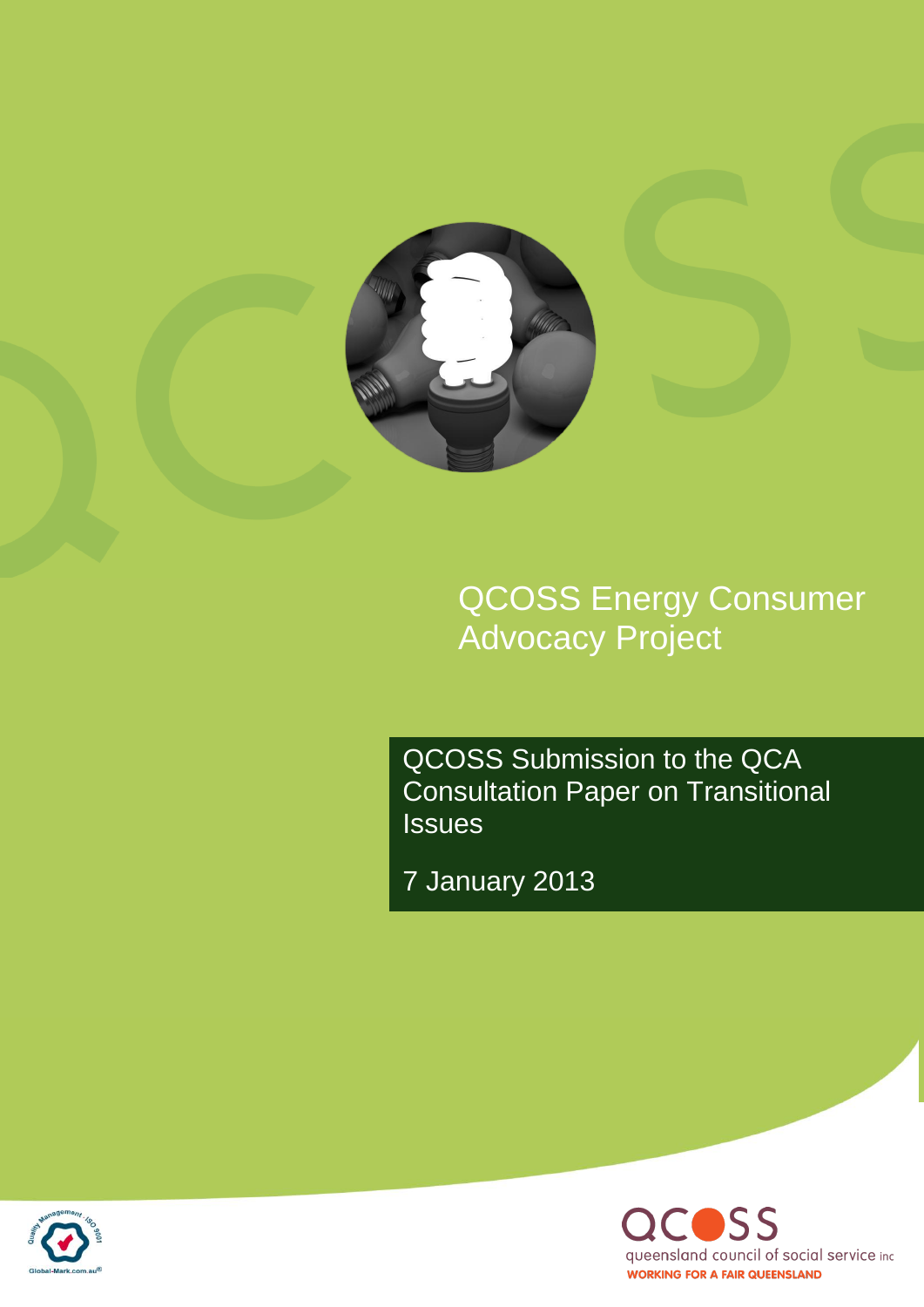### **About us**

The Queensland Council of Social Service (QCOSS) is Queensland's peak representative body for the community services industry. QCOSS represents approximately 600 member organisations working across Queensland in a broad range of portfolios. We support organisations and work to address the causes of poverty and disadvantage. A key part of this role is our engagement with the State Government to secure the best outcomes for QCOSS members and support the needs of vulnerable Queenslanders.

QCOSS is funded by the Department of Energy and Water Supply and Department of Justice and the Attorney-General for an energy consumer advocacy project in Queensland. The purpose of this project is to advocate on behalf of Queensland consumers and particularly vulnerable and low income households in relation to energy and pricing. This work is supported by an advisory group involving other key consumer groups in Queensland.

# **Introduction**

QCOSS welcomes the opportunity to provide a submission to the Queensland Competition Authority's (QCA) Consultation Paper on Transitional Issues for Regulated Retail Electricity Prices for 2013-14. We commend the QCA for providing consumers with an opportunity to be involved in the consultation process by holding public workshops throughout regional Queensland following the release of the Transitional Issues Consultation Paper. We made efforts to ensure consumer representation by publicising these events to our regional constituency in our weekly e-newsletter, through our Energy Reference Group and at a number of community sector events.

We note that the Brisbane workshop was held at less than a week's notice on the 19 December 2012. While we understand there were extenuating circumstances contributing to the timing, the late notice combined with holding the workshop in the week before the Christmas public holiday period made it difficult for interested parties to attend – particularly consumers and consumer representatives who are less directly engaged in the process than industry representatives. We found the workshop beneficial and suggest that greater consumer participation in this event would have been good both for consumers (through enhanced representation in the decision making process) and the QCA (by improving the quality of informed submissions into the process). We would strongly recommend providing more public notice and consideration to the timing of these events to improve consumer participation in the future.

Given our focus is on residential electricity consumers – and particularly those that are vulnerable or disadvantaged – we have restricted our response to comments relating to the transitional arrangements for Tariff 11 as covered in pages 5-7 of the Consultation Paper on Transitional Issues.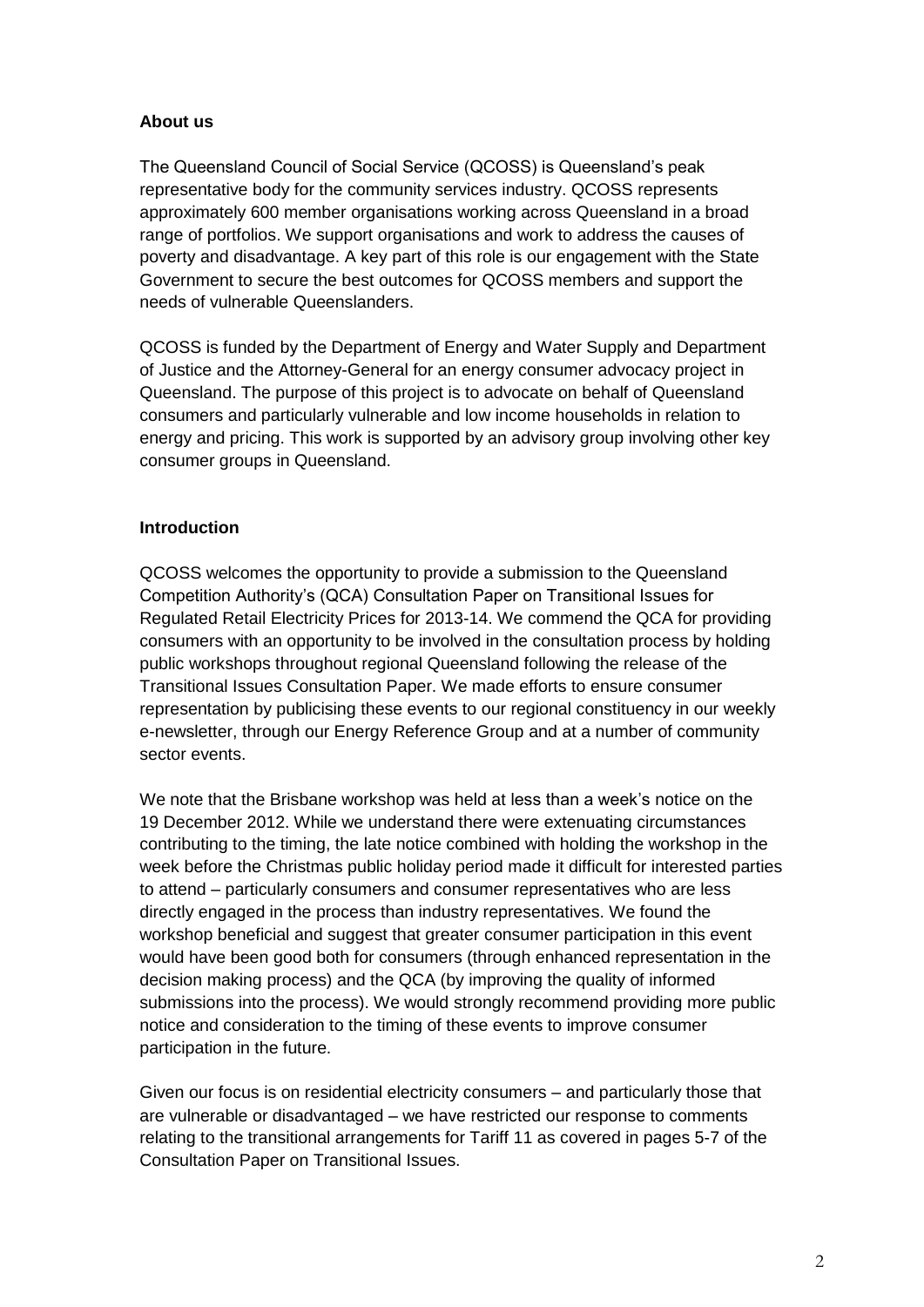### **Should there be a transition to cost-reflective charges for Tariff 11, or should Tariff 11 prices be made cost-reflective from 2013-14?**

QCOSS supports the implementation of transitional arrangements for any changes to tariff structures that will have a significant impact on some consumers' costs. As outlined by the QCA, the proposal to rebalance the fixed and variable components of Tariff 11 to cost-reflective pricing will have an adverse impact on the lowest consuming households. Many low-consuming households are vulnerable consumers who are least likely to be able to adapt to significant price increases. We therefore support a staged approach to minimise the immediate bill shock for consumers.

The Transitional Issues Paper suggests that a move to cost-reflective tariffs in one step in 2013-14 would seem the most appropriate approach, with any perceived adjustment or social welfare implications best dealt with separately. However, the QCA itself dismisses that suggestion, due to the requirement in the Delegation for transitioning to be completed by 1 July 2015. We support the QCA's interpretation of the Minister's Delegation as requiring the QCA to implement a stepped approach. We also note that the covering letter to the Delegation recommends the QCA "...*fully utilise the three-year delegation period..."* and that this approach is suggested so the QCA can "...*take into account the impacts of price increases on struggling Queensland households and businesses"* and "*ensure that Queensland households experience a smooth transition from the freeze".*

QCOSS also supports the view put forward in the Queensland Government's submission to the Interim Consultation Paper which states: "*It is considered that a move straight to cost-reflective levels for the standard residential tariff (Tariff 11) would result in unacceptable price shocks for many customers, largely due to the significant increase in the fixed (or daily service) charge. The impact would be greatest for low consumption users who would not benefit by any commensurate reduction in the variable charge… It is for this reason that the Delegation directs the QCA to consider a three-year transitional arrangement for customers on Tariff 11, to rebalance the fixed and variable components so that Tariff 11 is cost-reflective in 2015. This transitional measure has been implemented so that customers do not feel the price shock that would be associated with a move straight to cost-reflectivity.*"

We also believe a transition period is essential in order to assess the impact of the changes on different customer groups and for this information to influence improvements to government policy. In particular, the shift to greater cost reflectively will necessitate changes to government concessions to ensure they are adequate and well-targeted alongside the new tariff structure. Further, the transitional timeframe provides an opportunity for consumer education to be rolled out over time to assist consumers understand and adjust to the new pricing structures. Consumer education will be critical in ensuring a smooth transition to new pricing arrangements over time and reducing bill shock for consumers. A sustained campaign of consumer education over time is likely to be more successful than quickly rolling out consumer education ahead of significant change prior to 1 July 2013. We believe that consumers should be given time to adjust and understand the implications of the reforms.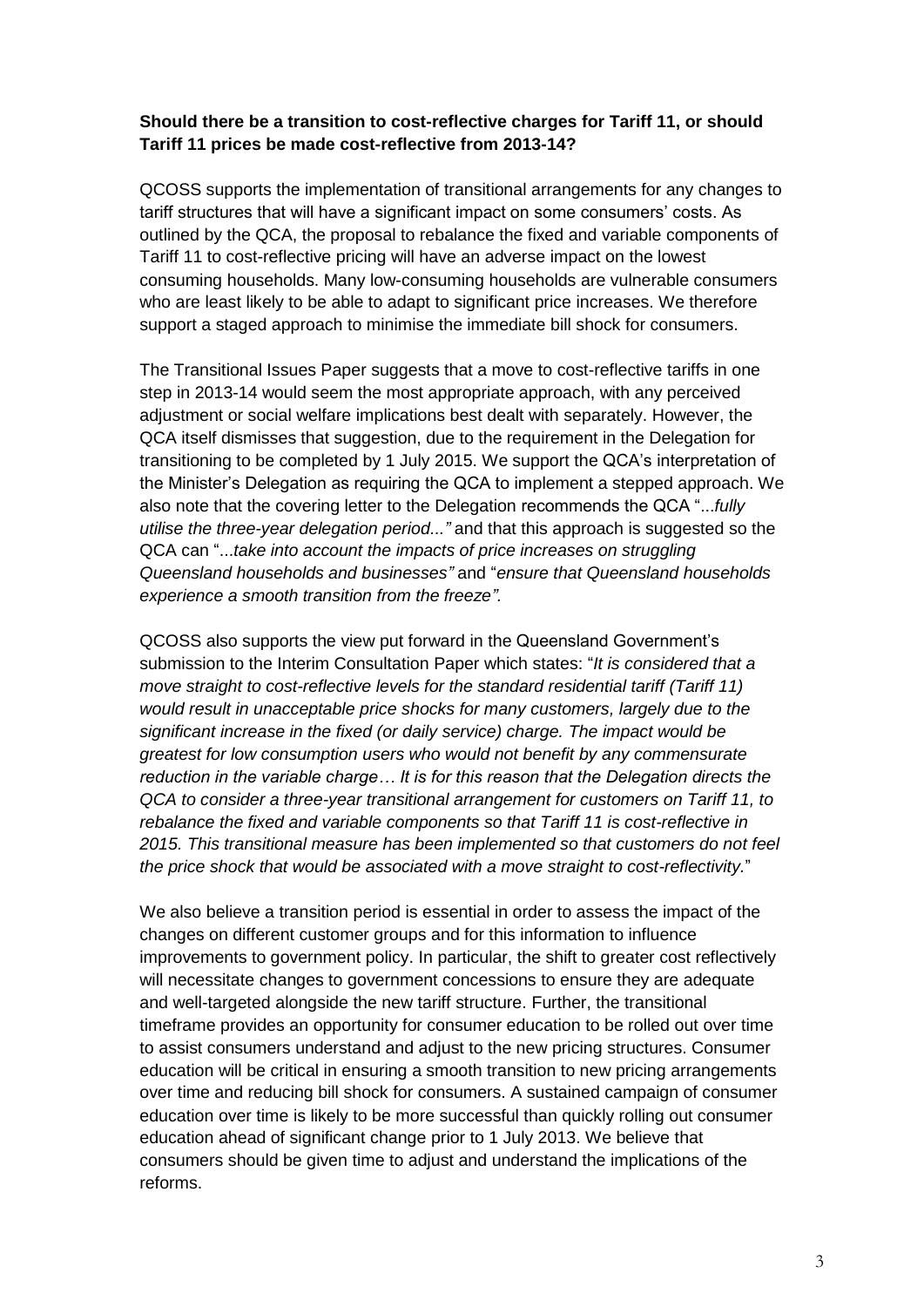# **If some form of transitioning is preferred, how might this best be achieved, and why should this particular approach be adopted?**

QCOSS prefers a smooth transition to cost reflective pricing in order to minimise bill shock for consumers who may be adversely affected. We believe the affect on consumers should be a key consideration when determining the form of transitioning – whether that is via three equal increments or whether the smoothest path is through a smaller initial adjustment in 2013-14 followed by larger adjustments in the two subsequent years. The QCA's assessment of the impact on customers will be important for determining the best approach.

We also refer to the Minister for Energy and Water Supply's statement that "*the Government expects the QCA to ensure that Queensland households experience a smooth transition from the freeze*". As was pointed out by our consultant Etrog Consulting at the workshop held in Brisbane on 19 December 2012, the QCA does not control the underlying network charges that are taken as costs that are to be reflected in "cost-reflective" tariffs. Non-smooth changes in network costs outside the QCA's control could materially undermine the QCA's best efforts to put in place smooth transition of retail tariffs. The level of the Energex fixed network charge to retailers for residential customers on Tariff 11 has a material impact on the mismatch for low usage customers between the current (frozen) charges in Tariff 11 and the cost-reflective levels. It will therefore be necessary for the QCA to have close regard to changes in the structure and level of the underlying network charges in designing the particular form of transitioning of retail tariffs that the QCA implements.

The Queensland Government's submission to the Interim Consultation Paper noted that "...*2015-16 (the final year of the QCA Delegation period) represents the first year of a new network revenue determination from the Australian Energy Regulator (AER). The Government acknowledges that this will make the forecasting of the N component of retail tariffs challenging.*" Clearly this makes smooth transition to the 2015-16 level and structure of Tariff 11 particularly challenging.

# **What other issues should the Authority consider regarding the transition to cost reflective charges for Tariff 11?**

QCOSS maintains that access to electricity is crucial to enable consumers to maintain an adequate standard of living, support health and well-being, and participate in social and economic life. For this reason, we believe issues such as affordability and equity are relevant to the regulation of electricity prices.

The Minister for Energy and Water Supply's covering letter to the Delegation states that "*it is important that the QCA take into account the impacts of price increases on struggling Queensland households and businesses*". To meet this expectation, we believe the QCA should undertake substantial analysis to provide an assessment to identify the expected impacts of tariff arrangements on a range of consumer groups with varying consumption patterns, including pensioners, large working families, lowincome tenants and other vulnerable households. We also believe this analysis